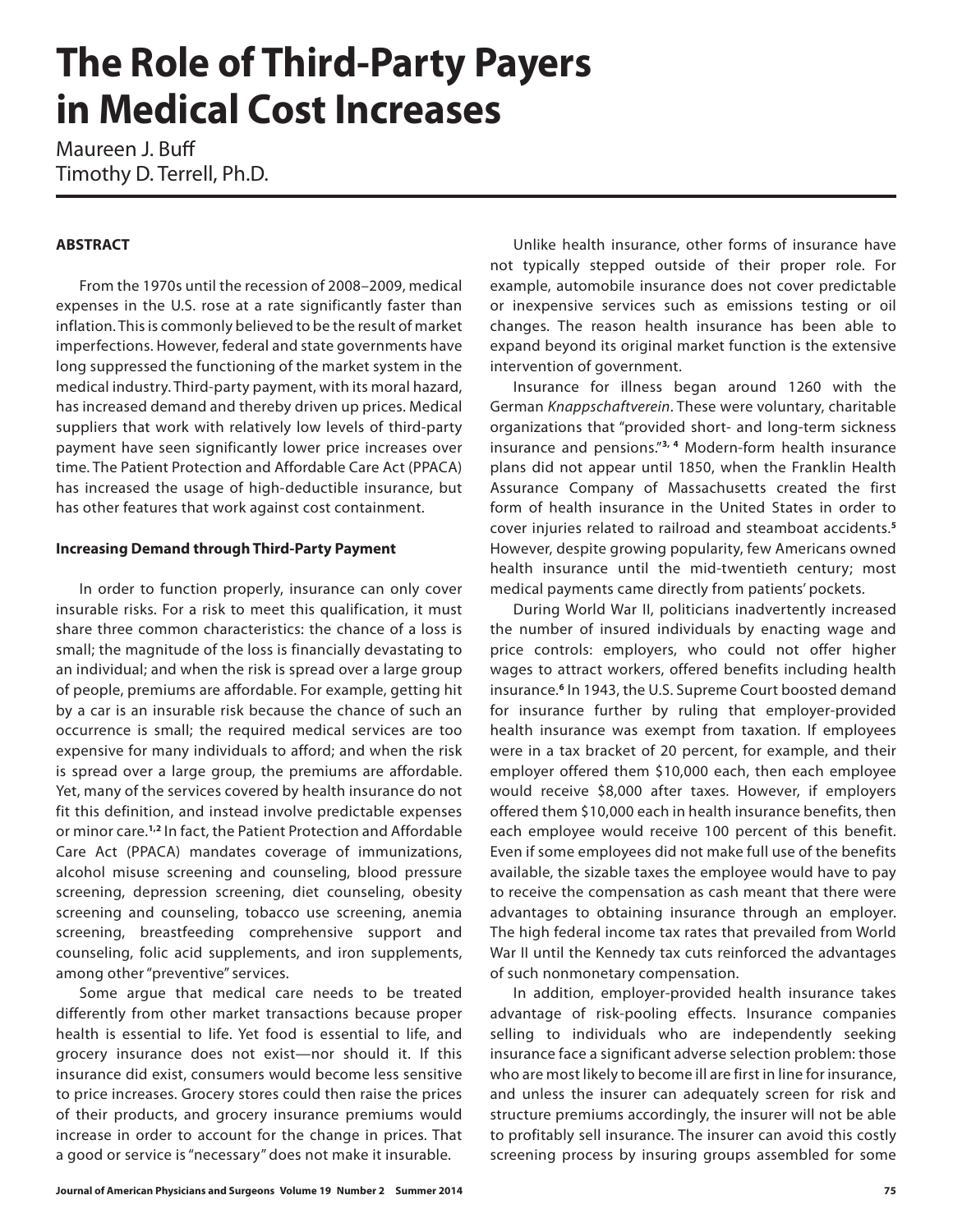purpose other than to obtain health insurance. Since large companies represent attractive risk pools, the increasing fraction of the U.S. population employed by large companies in the first half of the 20th century probably contributed to the trend toward employer-provided health insurance.

Thus, employer-based health insurance proliferated. Thomasson observes that total enrollment in health insurance in the U.S. grew from 20,662,000 in 1940 to about 142,334,000 in 1950.**<sup>7</sup>** Within two decades, this type of insurance covered more than 50 percent of the U.S. population. Through government mandates and union pressures, health insurance became extremely comprehensive, and by 2010, 83 percent of Americans owned some form of health insurance.**<sup>8</sup>**

### **Insurance and Moral Hazard**

Health insurance reduces price sensitivity because patients do not pay for medical care at the point of service. Third parties provide the bulk of medical payments in the U.S. Insurance companies pay for these services using patients' monthly premium payments or, in the case of governmentfunded health insurance, tax revenue. This separation of consumption and payment makes people act as though they are receiving low-cost or even free services. A patient may opt for a procedure that costs taxpayers or insurance policy-holders \$1,000 even though the value to the patient is only \$200. Litigation aggravates the problem as patients and their attorneys seek large numbers of radiology procedures and other tests in an effort to locate one result to bolster a case. Some plaintiffs, for example, may obtain 5 to 10 MRI scans of the spine, which are unnecessary medically, but are demanded in the hope of obtaining an incidental finding that leads to a large settlement (L.R. Huntoon, personal communication, 2014). Additionally, because insured patients lack price sensitivity, physicians have little incentive to consider the full cost of services provided.

The tendency to overconsume medical care as others bear the cost is an example of *moral hazard*. More generally, moral hazard is a term used by economists to describe the tendency to take on more risk as the costs are shifted to others. In medical care, the overall effect is to shift the demand curve for medical services to the right, raising the equilibrium price. The level of distortion in the quantity of these services demanded varies with the price elasticity for each service. For example, a decline in out-of-pocket price due to insurance would be expected to have little effect on the number of heart surgeries purchased, but a large effect on the number of cosmetic surgeries.

Overuse, to whatever extent it is occurring, implies an efficiency loss since consumed services are worth less to the patient than what it actually costs to provide them. For every dollar of services consumed, on average the patient only pays 11 cents out of pocket.**<sup>9</sup>** On average, then, patients would have an incentive to consume medical care services up until the value of the service is worth 11 cents on the last dollar spent.

In a free market, prices "restrain costs by providing incentives for the individual to use a given good or service only to the extent that its incremental value to that individual is greater than its incremental costs."**<sup>10</sup>** In our current system, patients are unintentionally consuming medical services that have marginal costs that exceed their marginal value. For some services, the ratio is even smaller than the \$0.11:\$1 average. Herrick indicates that for hospital care, patients pay an average of only 3 cents out of pocket for every dollar spent.**<sup>9</sup>** For some patients, and some services, the monetary cost may well be zero, which means that the price rationing system has been replaced by some other form of rationing.

That rationing alternative could take a variety of forms. One is rationing by "willingness to wait." Where the out-ofpocket cost to patients is very low, this form of rationing is likely to be more significant. Herrick cited studies showing that two-thirds of Medicaid patients were unable to obtain appointments for urgent ambulatory care within a week. Emergency rooms visits entail infamously long waits. Herrick says that those Medicaid patients who turned to emergency rooms faced average waits of 222 minutes.**<sup>11</sup>** Thomas Sowell writes of the long waits customary in countries with government-provided medical care:

In 2001, more than 10,000 people in Britain had waited more than 15 months for surgery. In Canada, a 2004 study showed the median waiting time from receiving an appointment with a specialist to actually being treated was 15 weeks for ophthalmology and 24 weeks for orthopaedic surgery. This does not include the waiting time between being referred to a specialist by a general practitioner and actually getting an appointment with that specialist, these additional waiting times varying by province from 7 weeks in Manitoba to 12 weeks in Prince Edward Island.**<sup>10</sup>**

As moral hazard makes patients "poor shoppers" and increases demand overall, insurance companies will increase premiums. Government mandates on what must be included in health insurance coverage (famously expanded in the misnamed "Patient Protection and Affordable Care Act") further drive up costs. According to researchers from the Kaiser Family Foundation, the average cost of annual premiums for family coverage in 2013 was 4 percent higher than in 2012 and 80 percent higher than in 2003.**<sup>12</sup>**

Government payers have an even worse costcontainment record than privately provided medical care. Anderson points out, "since 1970, the costs of Medicaid have risen 35 percent more, and the costs of Medicare have risen 34 percent more, per patient, than the combined costs of all health care in America apart from these two flagship government-run programs."**<sup>13</sup>**

Furthermore, insurance and government-provided medical care causes the behavior of physicians to change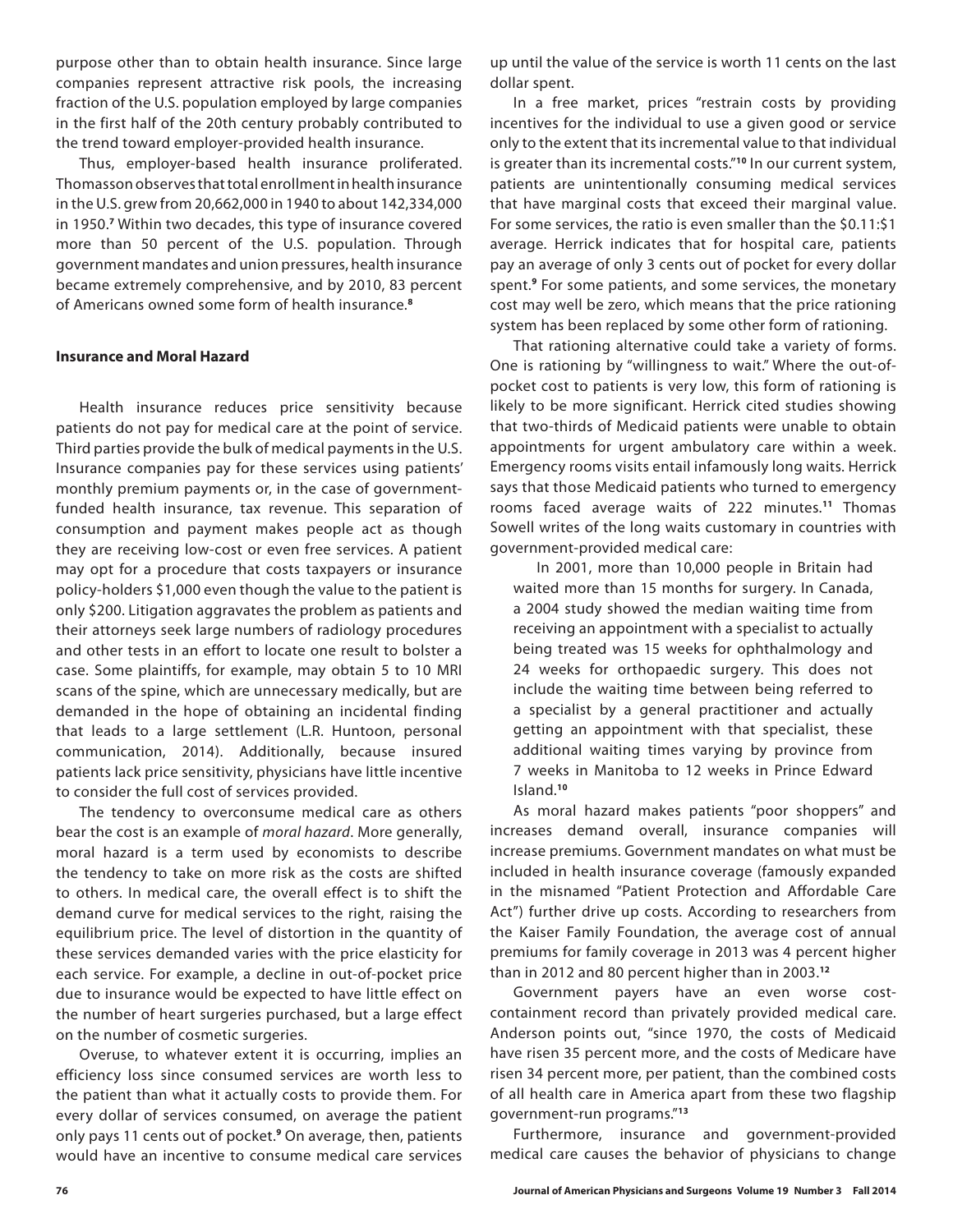in a way that does not necessarily benefit the patient. Specifically, because people with third-party payers behave in a manner consistent with the fact that someone else is footing their bills, physicians who accept insurance do not have to compete for patients on the basis of price.

Also, the low Medicare fees function as a price ceiling, inducing physicians to compensate by increasing the volume of services. Visits are rushed, and many physicians hire those who have less medical training (e.g., nurse practitioners or physician assistants) to increase the number of patients seen per day.

Moreover, because these physicians have to deal with third-party payers, they have to allocate their resources toward costly administrative expenses. In other words, funds that could have gone toward the quality of care are instead going towards files, staff, and office space.**<sup>14</sup>** Third-party payers themselves introduce another layer of expenditures, relative to out-of-pocket systems: the companies must cover the expense of administering insurance plans, providing cushions for contingencies, and delivering a profit to the owners who put up their expertise and capital.**<sup>8</sup>**

#### **Health insurance and Prevention**

Insurance (particularly if comprehensive) gives people an increased incentive to seek out medical help. As we have shown, this can lead to moral hazard. But proponents of insurance mandates, subsidies, and other government interventions have argued that by lowering the out-ofpocket costs of medical care, people may be able to catch minor ailments before they become deadly or require expensive treatments. John Edwards, for instance, stated that "study after study shows that primary and preventive care greatly reduces future health care costs, as well as increasing patients' health."**<sup>15</sup>**

However, additional spending on prevention does not always result in cost savings. Cohen et al. argue:

Sweeping statements about the cost-saving potential of prevention…are overreaching. Studies have concluded that preventing illness can in some cases save money but in other cases can add to health care costs. For example, screening costs will exceed the savings from avoided treatment in cases in which only a very small fraction of the population would have become ill in the absence of preventive measures. Preventive measures that do not save money may or may not represent cost-effective care…. Whether any preventive measure saves money or is a reasonable investment despite adding to costs depends entirely on the particular intervention and the specific population in question….

The focus on prevention as a key source of cost savings in health care also sidesteps the question of whether such measures are generally more

promising and efficient than the treatment of existing conditions. Researchers have found that although high-technology treatments for existing conditions can be expensive, such measures may, in certain circumstances, also represent an efficient use of resources. It is important to analyze the costs and benefits of specific interventions.**<sup>15</sup>**

Thinking of prevention too narrowly can lead to highcost methods of improving health. While health insurance covers preventive medical intervention, most prevention occurs outside doctors' offices and hospitals. The most effective preventive measures may include changes to one's lifestyle or diet, occupational and educational decisions, and other choices far outside the realm of medical intervention. There is, therefore, an inevitable tradeoff. Expenditures on Increased screenings, tests, biopsies, etc. implies, at the margin, less money for automotive brake replacements, smoke detectors, and bathroom handrails.

### **Limiting the Role of Third-Party Payers**

Unlike physicians who rely on third-party payers, those who rarely or never accept health insurance run their practices in a much more efficient and effective manner. Since patients are paying a larger fraction of the cost outof-pocket, they are price-sensitive, which means that the physicians have to compete with other physicians on the basis of quality and price. There is a growing national trend toward direct primary care. Physicians following this model can charge \$10–\$50 per month for unlimited visits, no co-pays, with all office-based procedures provided at no additional cost, and wholesale pricing on medications and labs for up to 95 percent savings.**<sup>16</sup>**

Cosmetic surgeons and nonphysicians who perform cosmetic procedures are prime examples of suppliers who do not typically accept insurance, and as a result, offer a number of advantages. Compared to the waiting rooms of typical doctors, for instance, the waiting rooms of cosmetic surgeons tend to be cleaner and roomier.**<sup>14</sup>** There is also greater consumer access to price and quality information about cosmetic surgeons.**<sup>11</sup>** As a result, there is less asymmetry of information in this market, as opposed to the market for insured medical services. And, even though the demand for cosmetic procedures has increased significantly over the years (the number of procedures performed in 2008 was 40 times the number performed in the previous two decades), prices have remained stable and have even dropped in real terms, while all other medical services have increased an average of 45 percent in real terms since 1992.**<sup>17</sup>** Prices of cosmetic surgery have tracked inflation partly because, in an effort to compete for customers, suppliers have learned to become more efficient. For example, many cosmetic surgeons reduce costs by having surgical facilities in their offices rather than in hospitals.**<sup>11</sup>** Prices of Botox and other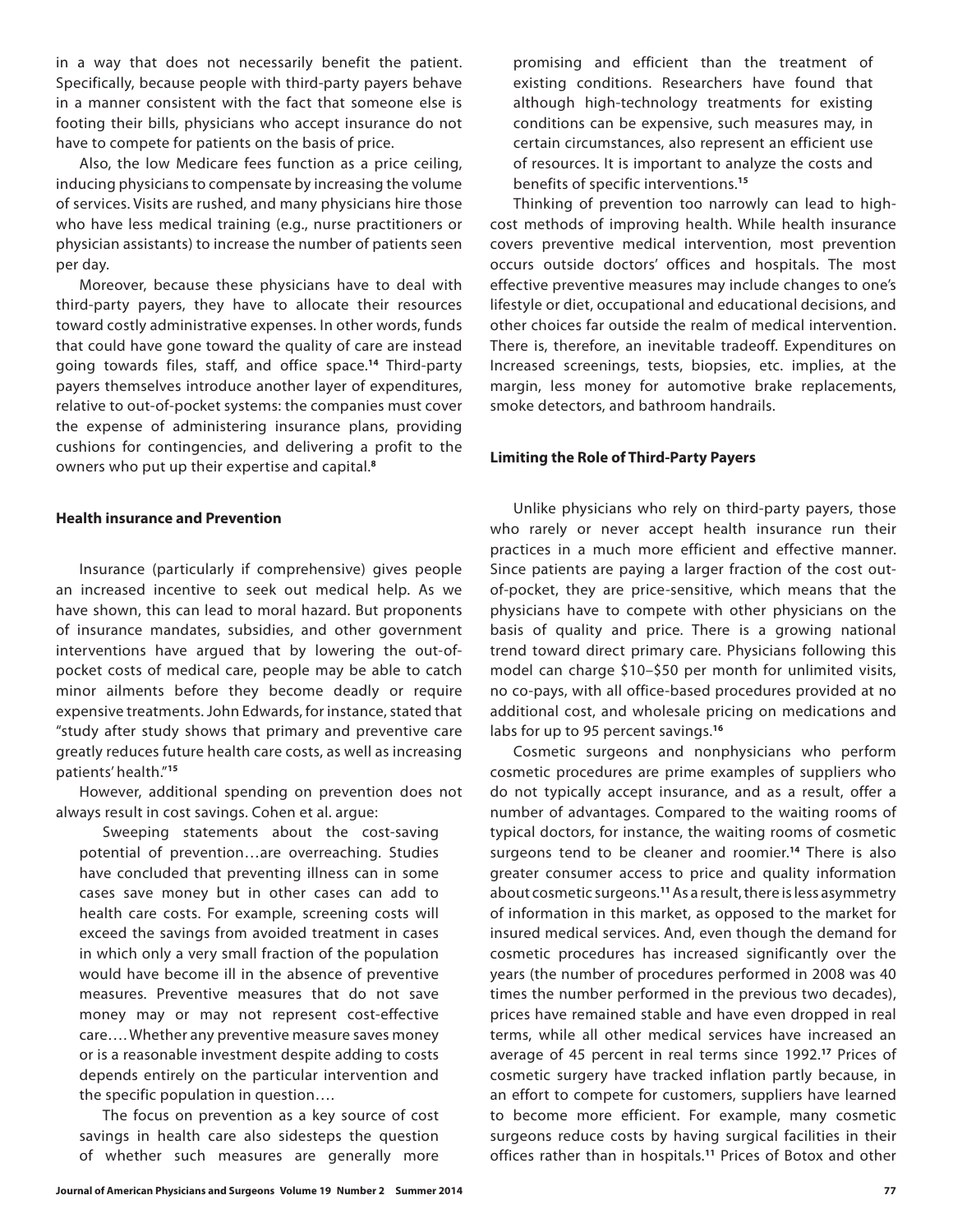services that can be administered by nonphysicians have also fallen (D.M. Herrick, personal communication, 2014).



**Figure 1. Trends in U.S. Medical Costs, 1992-2012<sup>9</sup>**

As with cosmetic surgeons, laser eye surgeons rarely accept insurance, with similar cost outcomes. The price of laser eye surgery has gone down about one-fourth while the prices of every other medical service have gone up faster than consumer prices.**<sup>9</sup>** Even though the prices have dropped, however, the lasers have become faster and more precise. And, in contrast to the experience of most traditional doctors in third-party-payer practices, eye surgeons have found that their patients are careful shoppers. Dr. Brian Bonanni, a LASIK surgeon, explains that he must tell potential patients exactly how much his service is going to cost because patients tend to shop around when they are using their own money. Dr. Bonnani also notes that many patients will see three or more doctors before making a decision.**<sup>18</sup>**

More general surgery centers that have opted to cut out third-party payers and provide high-quality services with transparent pricing have appeared on the market. The Surgery Center of Oklahoma is a good example: patients are provided with prices on the center's website, and quality is high, with infection rates of 0.001 percent to 0.3 percent, compared to a national average of around 2.6%. There are many more.**<sup>19</sup>**

A free-market approach would not mean that insurance would disappear. Insurance would simply resume its marketdirected role, with coverage of truly insurable risks and far less influence over medical decisions. Large-deductible health insurance with coverage for uncertain, rare, and catastrophic expenses would become the norm. A medical system that relies on insurance of this type would shift the majority of repayment responsibility to direct-paying customers. We could expect prices to decrease, quality to increase, and customer satisfaction to soar.

As economist Roy Cordato wrote, "There is possibly no proposition in economics that is more accepted than the idea that if you want to reduce the cost of something, you foster an environment that encourages open competition and entrepreneurship and discourages monopoly."**<sup>20</sup>** Unfortunately, the government is continuing to move away from this course with its passage of PPACA.

This 2,800-page act requires insurance companies to cover a greater number of services; forces all individuals who do not already own government or employerprovided insurance to purchase their own or pay a penalty; expands Medicaid; and reduces the autonomy of medical professionals and facilities. These PPACA features aggravate the problem of moral hazard for those who remain insured, and thus tend to push prices higher.

Furthermore, PPACA requires insurers to cover pre-existing conditions, which goes against the very principle of insurance and forces insurance companies to distribute the costs of these conditions across their other clients. We can already see the impact of this. While Sen. Obama promised during his campaign in 2008 that the average family would see health insurance premiums drop by \$2,500 per year, the average family premium for employer-sponsored coverage has risen by \$3,671.**<sup>21</sup>**

PPACA supporters have contended that a recent slowdown in the growth rate of medical expenditures can be attributed to some of its reforms, such as penalties aimed at reducing hospital readmissions. Indeed, from 2010 through 2013, the annual growth rate in national healthcare expenditures was only 1.3 percent, much lower than growth rates from 2000–2007 as well as the long term annual rate of about 4.5 percent.**<sup>22</sup>** However, Michael Tanner's early assessment indicates that the PPACA may have slowed or stopped a secular trend toward slower growth of medical expenditures. A recent report from the Centers for Medicare and Medicaid Services (CMS) showing lower estimates for future spending cited factors unrelated to PPACA as contributing to the decline. CMS also estimated that PPACA itself worked against the decline. Projections from Medicare's trustees and the Congressional Budget Office indicate that PPACA will be a significant future strain on federal finances.**<sup>22</sup>**

Some have observed that PPACA, by pushing Americans toward higher-deductible insurance plans, would mitigate some of the moral hazard. The expansion of higherdeductible insurance did not receive much attention initially, but could be one of PPACA's more important effects.**<sup>23</sup>** Price Waterhouse Coopers noted in a 2013 survey that 17 percent